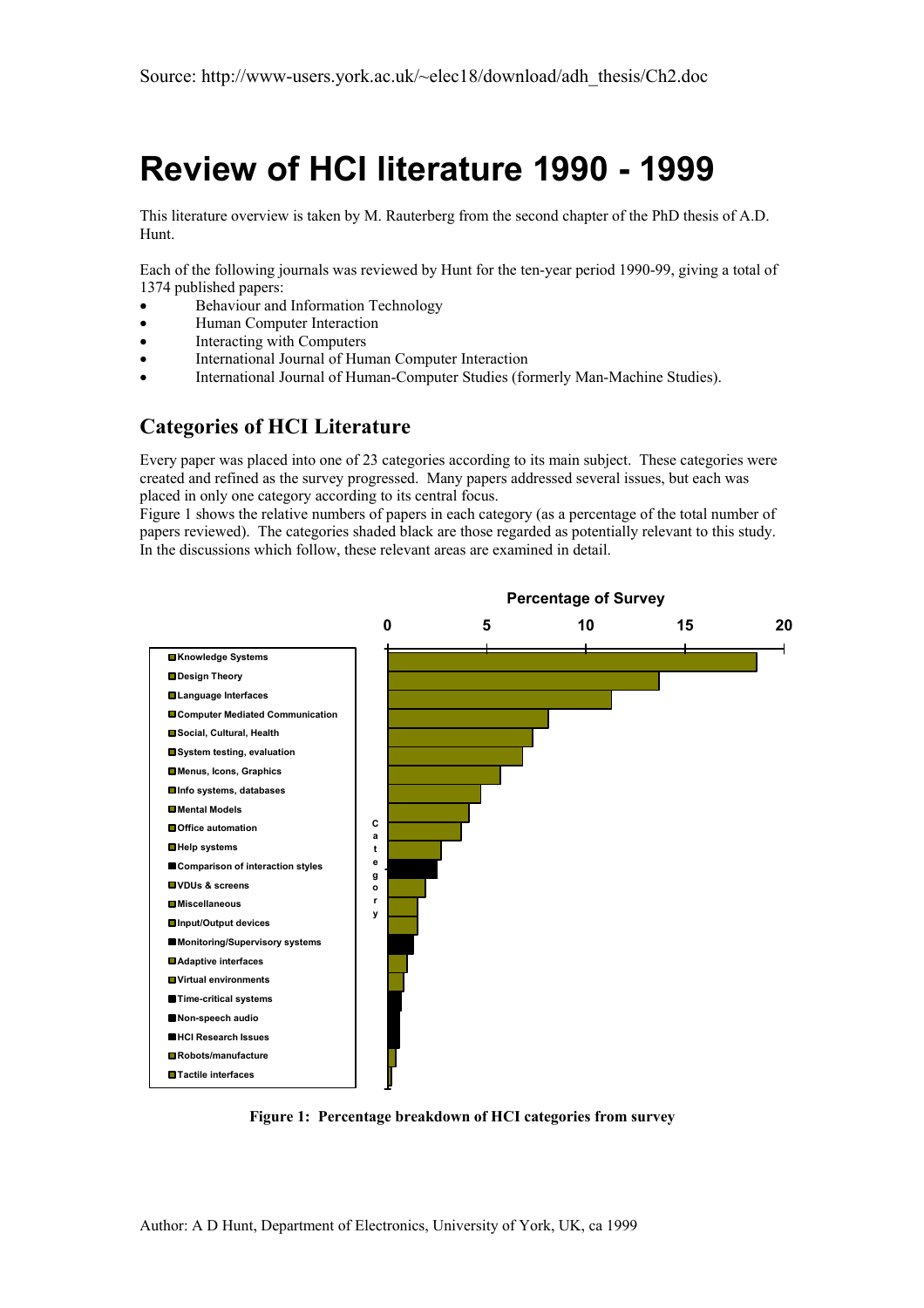The survey has highlighted 23 different categories in the published HCI field. Each of these categories is now expanded and the key papers summarised. Each of the categories is now described, in decreasing order of percentage coverage. The actual percentage is shown in brackets after the title.

# **1 Knowledge-Based Systems & Theory (18.6%)**

Consisting of nearly one fifth of the HCI literature since 1990, this area covers all aspects of the gathering, storage, processing and retrieval of knowledge. Subtopics include examples of 'Knowledge-Based Systems '(KBS), 'Decision Support Systems', 'Knowledge Theory', 'Expert Systems' and 'Artificial Intelligence' (AI). Typical paper titles are *Measuring the Value of Knowledge* [Reich, 1995] and *Fuzzy Sets Based Knowledge Systems* [Santamarina, 1991].

A few papers concern the use of expert systems in safety-critical situations. Lin et al [1998] acknowledge that;

*"The management of emergency situations often requires human operators to make prompt and accurate decisions under stringent time conditions."* 

[Lin, 1998]

They explain that people opt for the most easily accessible menu options (i.e. they do not take the time to search for the most appropriate option). However, rather than considering whether menus are the most appropriate interface, their focus is on making an expert system that comes up with a better set of options.

# **2 Design Theory & Software Engineering (13.7%)**

One of the main focuses of HCI is in developing theories and applications which help designers of computer systems. The three areas covered by this category are that of general design theory, software design (software engineering) and programming. Typical papers in this section include *Cognitive Activities in Design* [Lee, 1994] and *Programming Strategy* [Davies, 1993].

Very few papers address the needs of interactive control system design. Johnson & Harrison [Johnson, 1992] argue for a theory of temporal logic to enable scientific proof of real-time system design. Colgan et al [1995] describe a method of allowing the human designer to visually interact with an autodesign program in a similar manner in which a pilot monitors an autopilot.

Faconti [1996] presents a framework for analysing inputs that come from more than one device.

*"User interfaces of many application systems have begun to include multiple devices which can be*

used together to input single expressions. Such interfaces . . . are commonly labelled **multimodal** 

*because they use different types of communication channels to acquire information".* 

[Faconti 1996]

The type of multimodal input featured is gesture-enhanced speech such as the statement "Put that there" where the user points to 'that' and 'there'. This is not directly related to this thesis, but it is interesting to note that designers are beginning to think in terms of multimodal inputs.

# **3 Language Interfaces: Text, Speech, Hypertext/media (11.3%)**

This popular category covers the interaction between humans and computers using language - either typed, clicked on (with a mouse) or spoken. Papers range from *Automatic Speech Recognition in Practice* [Jones, 1992] and *Errors in Natural Language Dialogue* [Veronis, 1991] to the subtleties of text editing, for example *Blinking Cursor* [Coll, 1993] (which compares word-processors with and without blinking cursors).

The increasing use of the World Wide Web has dramatically increased the studies into how hypertext can be designed and enhanced. Example papers in this area are *Spatial Metaphors and Disorientation in Hypertext Browsing* [Kim, 1995] which considers the user of spatial cues to help people remain oriented when browsing. Shneiderman [1997] discusses how we cope with this new flood of information that comes with the World Wide Web.

# **4 Computer Mediated Communication (8.1%)**

The topics of 'Computer Mediated Communication' (CMC) and 'Computer Supported Co-operative Work' (CSCW) are gaining increasing importance now that people are working in distributed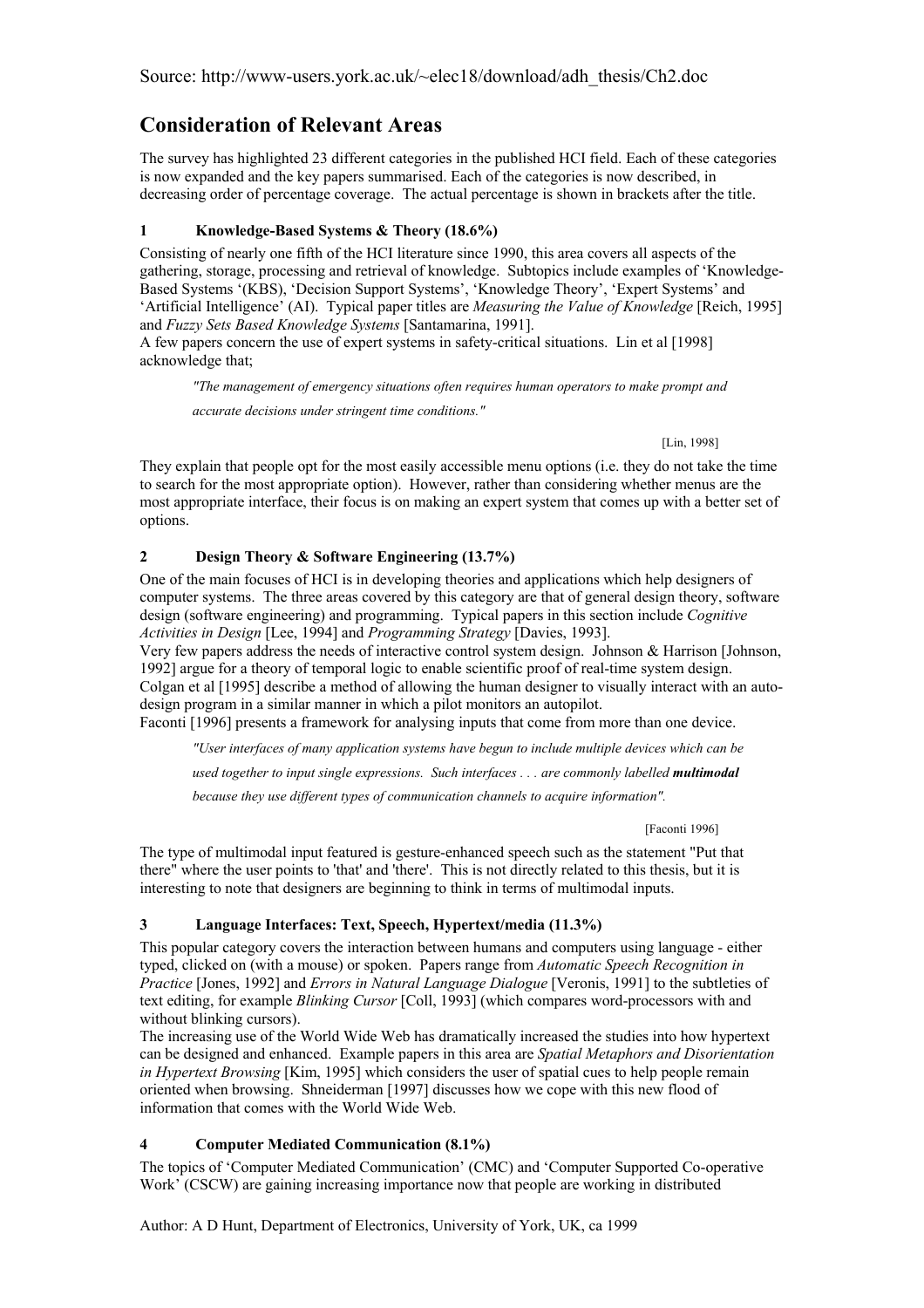locations, yet still requiring human-human collaboration and conversation. Generally CMC regards the computer as a communication device e.g. *Text-Based On-Line Conferencing* [McCarthy, 1993] and *Live Audio-visual Communication Systems* [Colbert, 1995].

CSCW implies that several people are working in a computer-supported environment. Examples of this are *Managing Design Ideas with a Shared Tool* [Lu, 1993] and *Interpersonal Communication and HCI* [Greatbatch, 1993] which complains of the limitations of "single-person, goal-oriented designs'' that do not work in busy multi-person environments such as hospitals. Wambach [1995] studies the effect of email on an organisation's structure.

#### **5 Social, Cultural and Health implications of computers (7.3%)**

This increasingly popular topic relates to how computers are being accepted (or rejected) in society and what effects they are having on human health. Topics range from *Information Society and IT* [Kobayashi, 1991] to *VDT and Excretion* [Tanaka, 1992] which analyses the chemical content of users according to how much time they spend in front of a computer monitor! Emphasis is given to anxiety and stress in the computer-oriented workplace e.g. *Stress, Control and Computer-Based Work* [Wastell, 1996] and [Henderson, 1995].

#### **6 System Testing & Evaluation (6.8%)**

This topic covers all aspects of how software is tested and evaluated, with particular regard to the Human-Computer Interface, the environment in which the testing is to be done and various theories for analysing the results. Example papers include *Evaluating User-Computer Interaction* [Sweeney, 1993], and *Effects of Running Fewer Subjects* [Cordes, 1993].

Lin [1997] notes that "well-designed computer software should be easy to learn", whether by rote learning or understanding or explanation. Macleod's *The MUSIC performance measurement method* [1997] sounds very promising for this study, but actually describes a system for comparing banking tasks, MUSIC being an acronym for Measuring the Usability of Systems In Context!

#### **7 Menus/Icons/Graphics (5.7%)**

The graphical interface is still the main method for the display and editing of information. Much discussion takes place on the different types of graphics e.g. *Classifying Graphical Information* [Lohse, 1991] and how best to structure menus e.g. *Context in Hierarchical Menus* [Field, 1990] and *Pull-Down v Traditional Menu Types* [Cancy, 1996].

#### **8 Information Systems & Databases (4.7%)**

This category concerns 'information points' i.e. systems whose role in life is to allow people to have access to information. It would not be too far-fetched to include this topic as a subsection of category 2.5.3.1 (Knowledge-Based Systems) which would then constitute nearly a quarter of the entire HCI literature. A typical paper in this category is *Deriving Requirements for a Hospital Information System* [Symon, 1992]. As it stands, it simply provides an information point for patients and administrators. Databases are a special, more flexible, form of information point designed to hold and manipulate data at the user's requirements. *Retrieval of Images from Image Databases* [Whalen, 1995] explains how to look for trademarks which distinguish images from each other.

#### **9 Mental Models (4.1%)**

This topic covers those papers which discuss the psychology of what goes on inside the heads of humans. Much of this research is used to support the design of computer systems by 'modelling' the user's thoughts and actions at the design stage. Papers range from *A Descriptive Study of Mental Models* [Payne, 1991] to *Understanding Calendar Use* [Payne, 1993] which considers how humans represent time in their lives.

#### **10 Office Automation & Business Applications (3.7%)**

'Office Automation' (OA) is an accepted sub-branch of HCI, presumably because there is so much commercial pressure to improve and sell word-processors, accounting packages, spreadsheets and computer filing systems. Papers cover topics such as *Managerial Competence and New Technology* [Burnes, 1991] and *Learning to Use a Spreadsheet* [Kerr, 1994].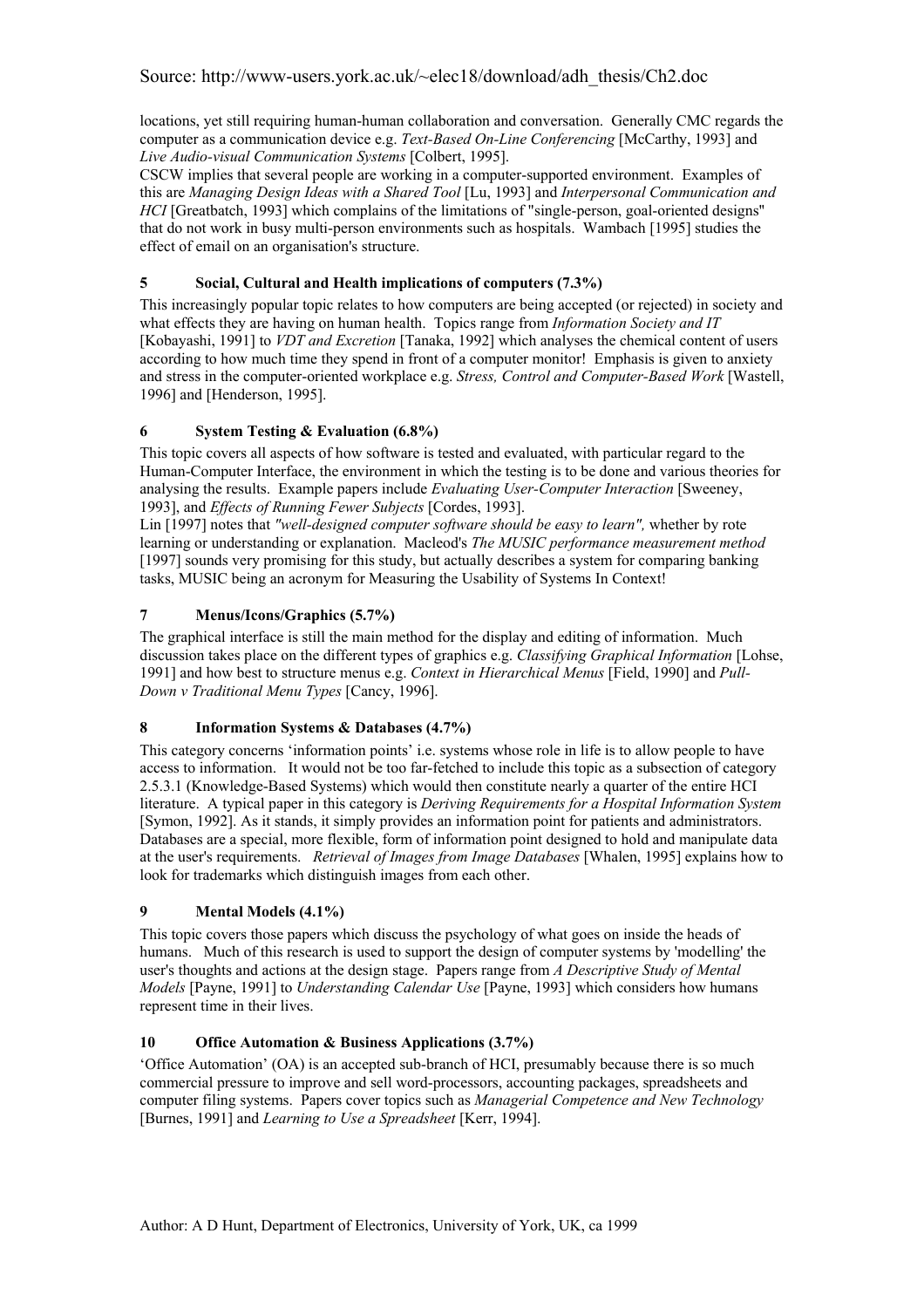#### **11 Instruction & Help Systems (2.7%)**

Systems or software which offer the user information or instruction are included here. Studies of 'Help' systems such as *Advice Giving and Following* [Hill, 1993] are included alongside computeraided instruction features such as *Animated Demonstrations* [Palmiter, 1993]. Software help agents are discussed, such as Smalltalk Gurus which help with programming problems [Alpert, 1995].

#### **12 Comparison of Interaction Styles (2.5%)**

A popular scenario for testing involves users trying to achieve a problem-solving task by both 'command/language' and 'Direct Manipulation' interfaces, then comparing the results, e.g. [Jorg, 1993], [Benbasat, 1993] & [Bekker, 1995]. In these tests Direct Manipulation tends to give better results. However, Karl & Shneiderman show that when speech is used as an *extra* input channel (e.g. to directly activate menus, rather than by using the mouse) then the overall control bandwidth is increased [Karl, 1993].

Cohen [1993] advocates the use of audio cues in windowing systems to help users navigate complex data areas (also see Non-speech audio).

Gestural interpretation is discussed in *Parallel Use of Hand Gestures* [Bordegoni, 1994]. The different ways in which two hands can operate are identified. Parallel gestures can be *synergistic* (the meanings of each gesture is combined into a new meaning) or *concurrent* (two individual gestures happening at the same time).

Sellen & Buxton [1992] describe how a foot-pedal is used as an extra input for changing the 'mode' of text input from 'typing' to 'editing' without having to take the hands from the QWERTY keyboard. *Reflection and Goal Management* [Trudel, 1995] discusses the ways in which users learn how to use button-type devices. They compare the following of instructions with what they call 'exploratory learning'. This is taken to mean that users identify their own *tasks* and order them sequentially to meet their *goals*.

Schar [1996] shows that command-based interfaces tend to trigger an 'explicit' learning mode which is rational, selective and involves focusing the conscious attention. Direct manipulation interfaces, on the other hand, tend to induce 'implicit' learning, where trial-and-error leads to the user understanding the relationship between variables. These issues are discussed more in Chapter 4 of this thesis.

#### **13 VDUs and screens (1.9%)**

Many papers are still published on the physical nature of visual displays, for example *VRT Luminance* [Saito, 1991]. Picking [1997] discusses the advantages and disadvantages of reading a musical score on a computer screen instead of paper.

#### **14 Input / Output Devices (1.5%)**

This topic has a relatively small coverage in the HCI literature. At first glance it might appear to be a relevant area for this thesis. However, on closer inspection the papers are concerned with the physical design of the interfaces, rather than the issues of what parameters they control. In this category comparisons are made between different physical input/output devices and new ones are proposed. Example papers are *Typing Speed Using a Stylus* [Sonkoreff, 1995] and *A Vision-Based 3D Mouse* [Nesi, 1996] which uses a camera to track hand-position in three dimensions.

#### **15 Monitoring and Supervisory systems (1.3%)**

Although the HCI issues in controlling complex machinery would seem to be a highly relevant area of study for this project, it transpires that most of the papers discuss knowledge-based support systems, which help the human operator in a complex environment by providing information. An example of this is the *Human Operator Support System* [Sussen, 1994] which aims to help human operators to diagnose faults in complex systems. It is pointed out that the stress of real situations could make this sort of system difficult to use, because stressful humans do not absorb new knowledge well! A few papers discuss this issue further:

In *Trust, Self-Confidence & Automation* [Lee, 1994] there is a discussion regarding the way that humans in an automated pasteurisation plant tended to choose either 'fully manual control' *or* 'fully automatic'. Operators fail to successfully switch back to manual control once they rely on the automation.

*"Designers should make special provision to allow users to operate under manual control particularly in the early stages".*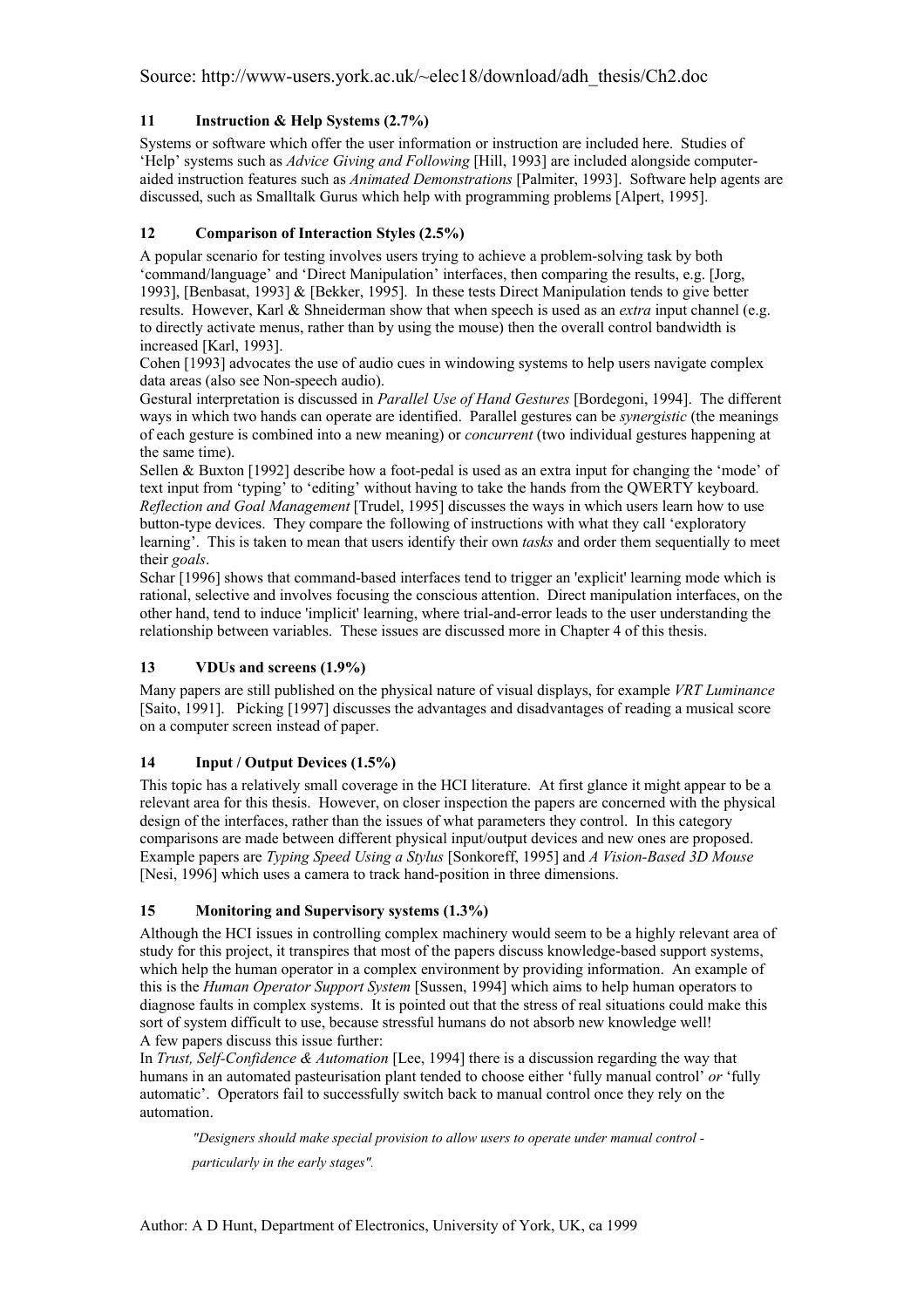[Lee, 1994]

This theme is picked up in *Monitoring Behaviour & Automation* [Lin, 1993] where the term 'out of the loop unfamiliarity' is coined to describe what happens when humans become passive monitors. The system described is actually a supermarket computer system, but the idea is worth considering for all dynamically interactive control systems. Again Kontogiannis [1996] states, in relation to the control of nuclear power plants

*"Training [people] to cope with emergencies becomes very important, especially with the increasing levels of automation which leaves little scope for practising these types of skill".* 

[Kontogiannis, 1996]

Singh [1997] warns of the dangers of user 'complacency' in aviation systems. He notes that over 500 incidents of "crew over-reliance on automated systems" are highlighted in NASA's aviation safety reports.

#### **16 Adaptive Interfaces (1.0%)**

This area might sound relevant to this thesis, but it deals with interfaces that attempt to change in accordance with the user's current skill level. This is referred to as 'moving the goalposts'. There are areas where adaptive interfaces are required, but the control of real-time systems should perhaps involve *stable* interfaces that do not change. Musical instruments and vehicles are examples of systems where the *human operator* is the adaptive part of the system, whereas the object under control stays constant.

The topic of Adaptive Interfaces considers how the user interface should change as users progress from novice to expert. The emphasis is on changing the interface as and when the user progresses (e.g. *Matching Interface to User Skill* [Trumbly, 1993]). Some consideration is given to the definitions of the terms 'novice' and 'expert', for example *Defining the Novice User* [Fisher, 1992]. Gong [1995] describes an interface which changes its menu options according to how the user scores.

#### **17 Virtual Environments (0.8%)**

This literature has appeared since 1995 and details some of the many aspects of Virtual Reality. Witmer [1996] describes buildings which are 'mocked up' in virtual form so that personnel can find their way around even though the building is not yet in existence. Paulos [1997] explains how we are hampered by the lack of a body in cyberspace, and suggests how we might use robots to re-establish our physical presence in a remote location!

Burden [1996] reviews the contemporary technology for VR and suggests that the feeling of immersion will increase if tactile and force feedback systems are used. He also emphasises the need for 3D audio. He concentrates on the number of different sensors that can be used, rather than the style of interaction.

#### **18 Time-Critical Systems (0.7%)**

A good example of a time-critical system is an interactive computer game. Given the number of such systems present in the world it is astonishing that only two papers in this survey even refer to computer games!

Ben Shneiderman's original definition of Direct Manipulation was inspired by watching people play games with active and continuous involvement. The 'fun' side of such user engagement is discussed in *Usefulness, Fun and PCs* [Igbaria, 1994]. They deduce that while the purchase of technology by businesses is primarily driven by perceived 'usefulness', the acceptance of the technology by people actually working with it is often driven by perceived 'fun'.

Scown appeals to the HCI world to look beyond office-based task. In *HCI and Multi-Agent Real-Time Systems* [Scown, 1992] he suggests that flight and plant control are examples of real-time systems which are currently being overlooked. His argument is that since most HCI tests are carried out on single-user office-based tasks such as word-processors there is a wealth of parameters which are *not* being measured. These are identified as:

- multi-person interaction in a complex system,
- real-time issues (particularly those of a 'control' nature).
- continuous changes in parameters,
- lack of state replicability (i.e. complex real-time systems cannot simply return to the last 'wellknown state', instead the system needs 'steering' through a complex parameter space).
- the cost of making a mistake (not all control systems have an 'undo' button!).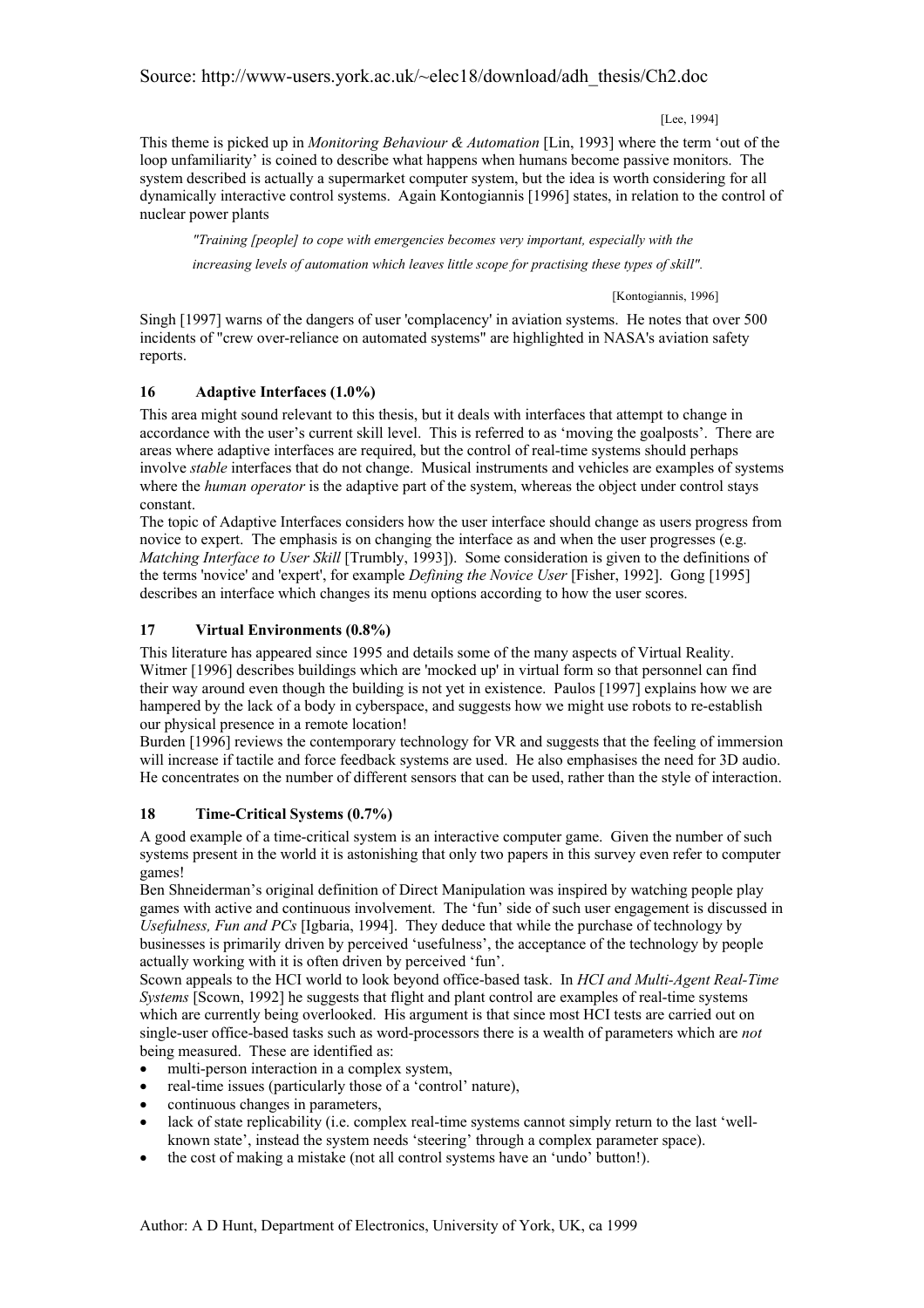Other time-critical systems include air-traffic control. This is a highly complex, safety-critical multiperson job and several papers looks at specific tasks, e.g. *The Role of Flight Progress Strips in Air Traffic Control* [Edwards, 1995].

#### **19 Non-speech audio (0.6%)**

Several authors consider the use of 'earcons' (non-speech sounds) as an effective way of giving interactive feedback to the user. Brewster [1995] shows that humans are able to process different sounds in parallel, while Jacko [1996] studies the age that children begin to respond to auditory cues in software.

Rauterberg [1998] explains how sonic alarms are designed to be distinct. In doing so he explains the essential difference between audio and vision.

*"The eye is a directed sense and focuses attention, the ear is an all-round sense . . and guides* 

*the visual attention . . Humans cannot close their ears in the same way that they close their eyes* 

*. . therefore auditory devices are generally preferred to visual signals as warning indicators".*

[Rauterberg 1998]

Vertegaal [1996] describes an experiment to compare mouse, joystick and PowerGlove for controlling a sound's timbre. He states that:

*"though it is clear that a direct correlation between gesture and sound reduces cognitive processing load and enhances performance . . . this impairs the use of the system as a generic sound synthesis control".* 

[Vertegaal 1996]

Chapter 3 of Hunt's thesis gives more details about the human-computer interface in music systems and Vertegaal's work is covered there too. Vertegaal also describes that:

*"certain parameters of a task are perceived as being integrally related to one another . . . while others are separably related . . . Consequently users manipulate certain parameters simultaneously (such as the x and y position of a graphical object).* 

[ibid]

He concludes that the mouse and joystick give better performance at the timbre exercise than the glove, but that most of his subjects were familiar with the mouse. He also notes, regarding the mouse and the joystick, that he would not *"expect the musician to use these as a musical instrument".*

#### **20 HCI Research Issues (0.6%)**

Not surprisingly perhaps, the topics covered in this category tend to be those which are *already* receiving the greatest coverage in the literature. Particular focus appears to be given to CSCW and CMC which are summarised in category 'Computer Mediated Communication'.

The following authors talk about wider issues:

Keeler and Denning [1991] challenge the accepted notion of HCI communication theory. They emphasise the importance of what they call 'the user's engagement with objects' i.e. the task is so engaging that the interface becomes 'transparent'. They contrast this feeling of 'involvement with objects' with the conventional notion that the human communicates with an intermediary system (the computer) which then goes and does the work, thus giving the user a '3rd-party' experience. It is interesting to note that DeGreene [1991] uses the terms 'analystic' and 'holistic' to describe respectively the formal approach of mainstream HCI design and the more dynamic 'ergonomics' approach. He implies that much of HCI design is too reductionist and analytical and that much more needs to be done to include the users (who are the real experts) as they are involved in intimate day-today operation.

Jacob et al give a good HCI research overview in *Interaction Styles and I/O devices* [Jacob, 1993]. They identify a series of research directions which include developing new input devices and pursuing further study of different interaction styles. Their paper suggests the following categories requiring further work:

• The 'next' interaction style. This is not fully defined but is based on moving away from the 'command-issuing' paradigm and concentrating more on 'sensing' the user's body. This will result in less verbal information transfer and more real-time control.